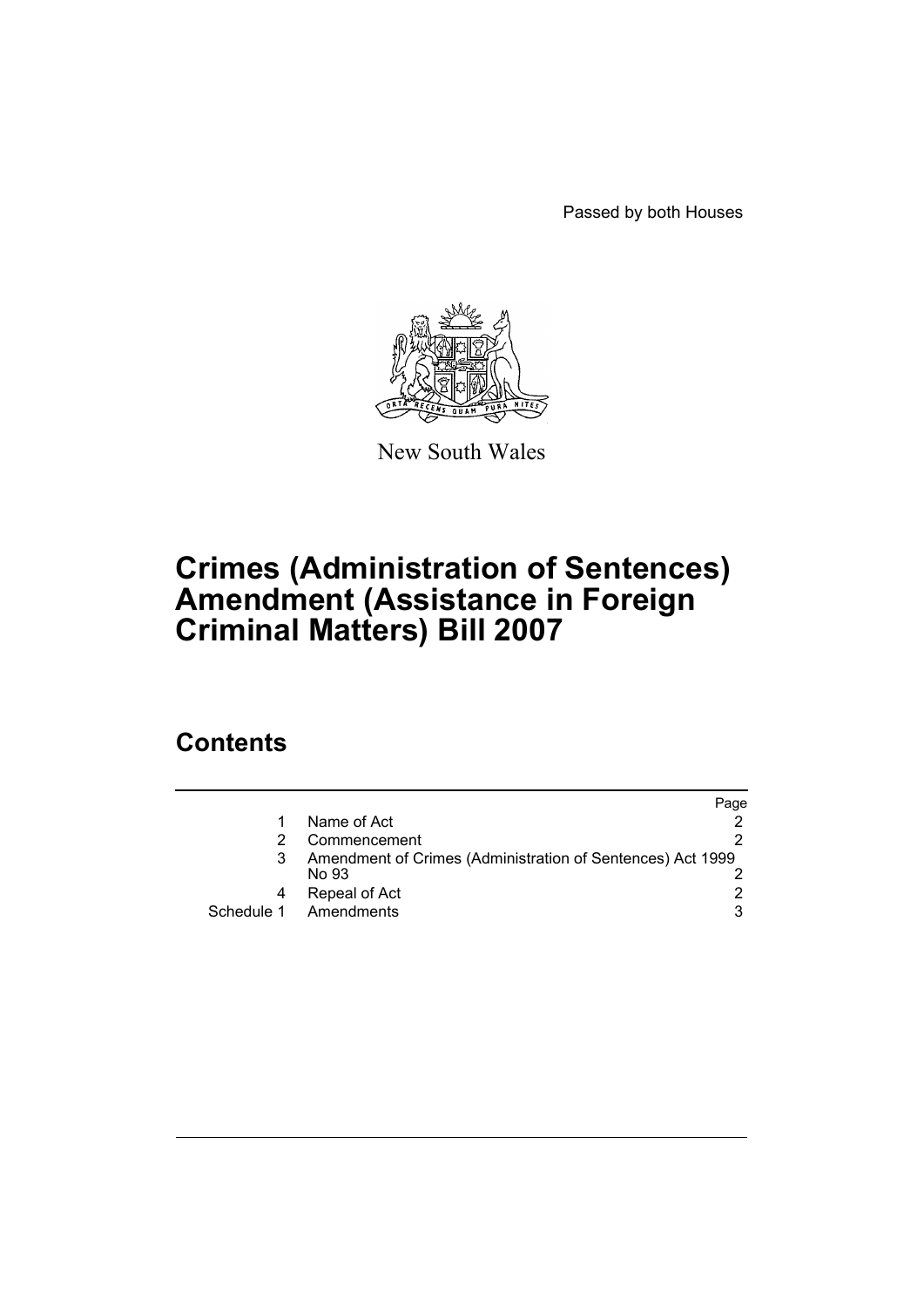*I certify that this public bill, which originated in the Legislative Assembly, has finally passed the Legislative Council and the Legislative Assembly of New South Wales.*

> *Clerk of the Legislative Assembly. Legislative Assembly, Sydney, , 2007*



New South Wales

## **Crimes (Administration of Sentences) Amendment (Assistance in Foreign Criminal Matters) Bill 2007**

Act No , 2007

An Act to provide for the authorisation of an offender to travel to a foreign country for the purpose of giving evidence at a proceeding, or giving assistance in relation to an investigation, relating to a criminal matter.

*I have examined this bill and find it to correspond in all respects with the bill as finally passed by both Houses.*

*Assistant Speaker of the Legislative Assembly.*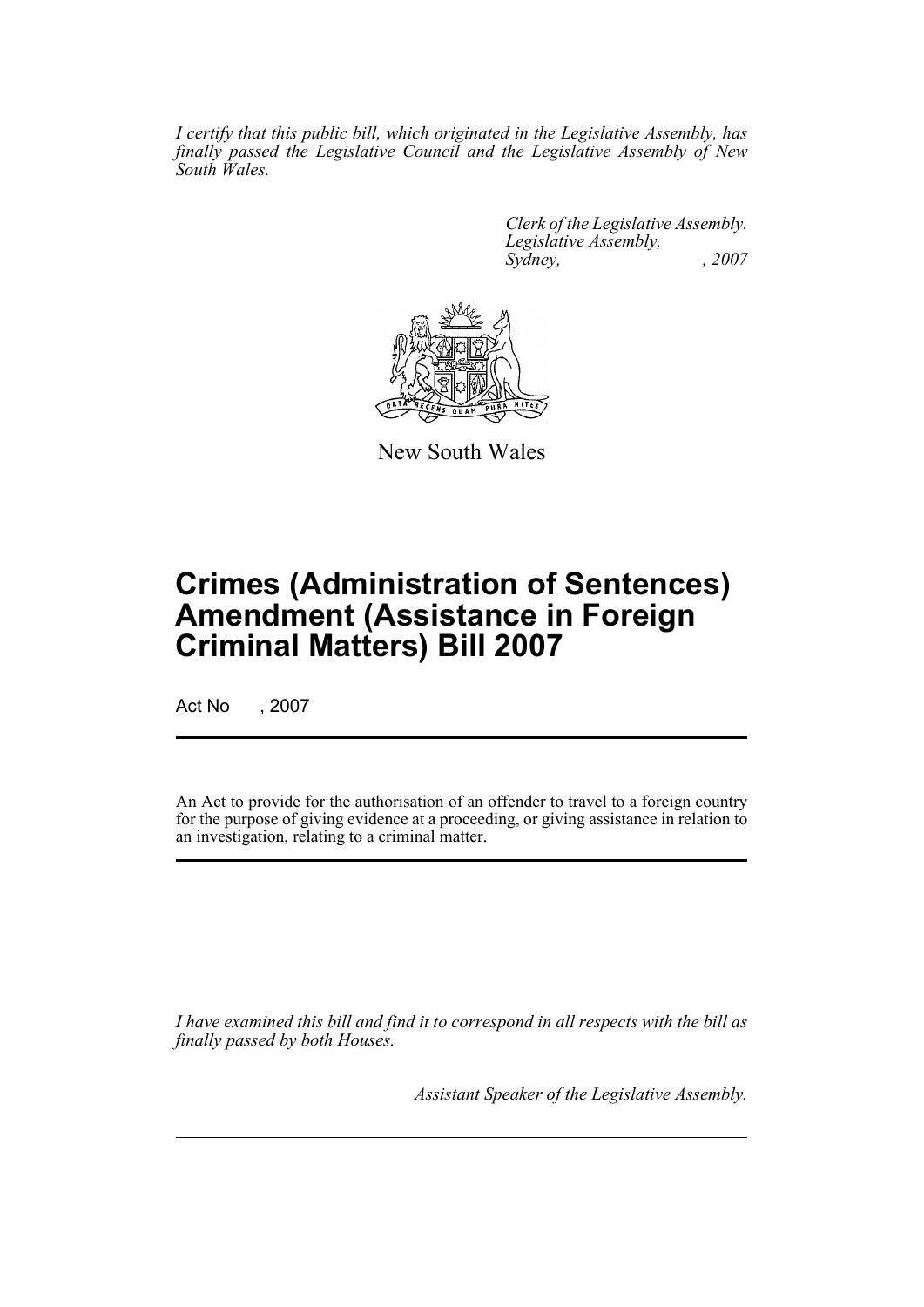Crimes (Administration of Sentences) Amendment (Assistance in Foreign Clause 1 Criminal Matters) Bill 2007

### <span id="page-2-0"></span>**The Legislature of New South Wales enacts:**

### **1 Name of Act**

This Act is the *Crimes (Administration of Sentences) Amendment (Assistance in Foreign Criminal Matters) Act 2007*.

### <span id="page-2-1"></span>**2 Commencement**

This Act commences on the date of assent to this Act.

### <span id="page-2-2"></span>**3 Amendment of Crimes (Administration of Sentences) Act 1999 No 93**

The *Crimes (Administration of Sentences) Act 1999* is amended as set out in Schedule 1.

### <span id="page-2-3"></span>**4 Repeal of Act**

- (1) This Act is repealed on the day following the day on which this Act commences.
- (2) The repeal of this Act does not, because of the operation of section 30 of the *Interpretation Act 1987*, affect any amendment made by this Act.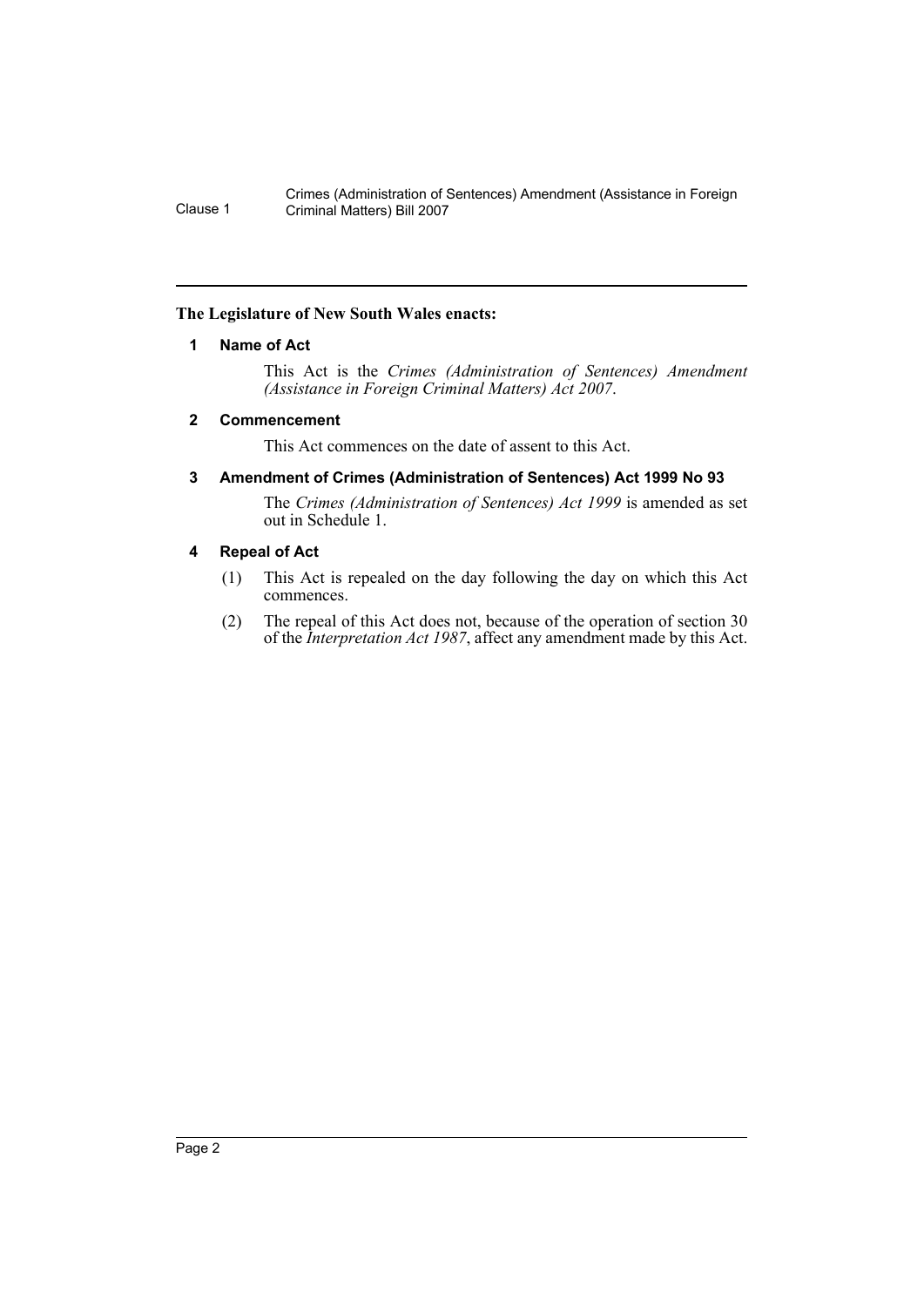Crimes (Administration of Sentences) Amendment (Assistance in Foreign Criminal Matters) Bill 2007

Amendments **Amendments** Schedule 1

### <span id="page-3-0"></span>**Schedule 1 Amendments**

(Section 3)

### **[1] Section 38 Absent inmates taken to be in custody**

Insert after section 38 (1) (f):

(f1) while absent from a correctional centre in accordance with an approval granted under section 255A,

### **[2] Section 38 (2) (a)**

Omit "unescorted". Insert instead "not escorted by a correctional officer".

### **[3] Section 39 Powers of arrest**

Omit "or interstate leave permit" wherever occurring in section 39 (1) (a)–(c). Insert instead ", interstate leave permit or approval granted under section 255A".

### **[4] Section 40 Certain unlawful absences not to affect length of sentence**

Omit "or interstate leave permit" from section 40 (1) (b).

Insert instead ", interstate leave permit or approval granted under section 255A".

### **[5] Section 255A**

Insert after section 255:

#### **255A Approvals for the purposes of the Mutual Assistance in Criminal Matters Act 1987 of the Commonwealth**

- (1) The relevant officer may, at the request of the Commonwealth Attorney-General, grant approval, by order in writing, for an offender to travel to a foreign country:
	- (a) for the purpose of giving evidence at a proceeding relating to a criminal matter, as referred to in section 26 of the Commonwealth Act, or
	- (b) for the purpose of giving assistance in relation to an investigation relating to a criminal matter, as referred to in section 27 of the Commonwealth Act,
	- and may give such directions as are necessary in that regard.
- (2) An approval under this section is subject to such conditions as are prescribed by the regulations and to such other conditions (not inconsistent with those prescribed by the regulations) as the relevant officer may specify in the approval.